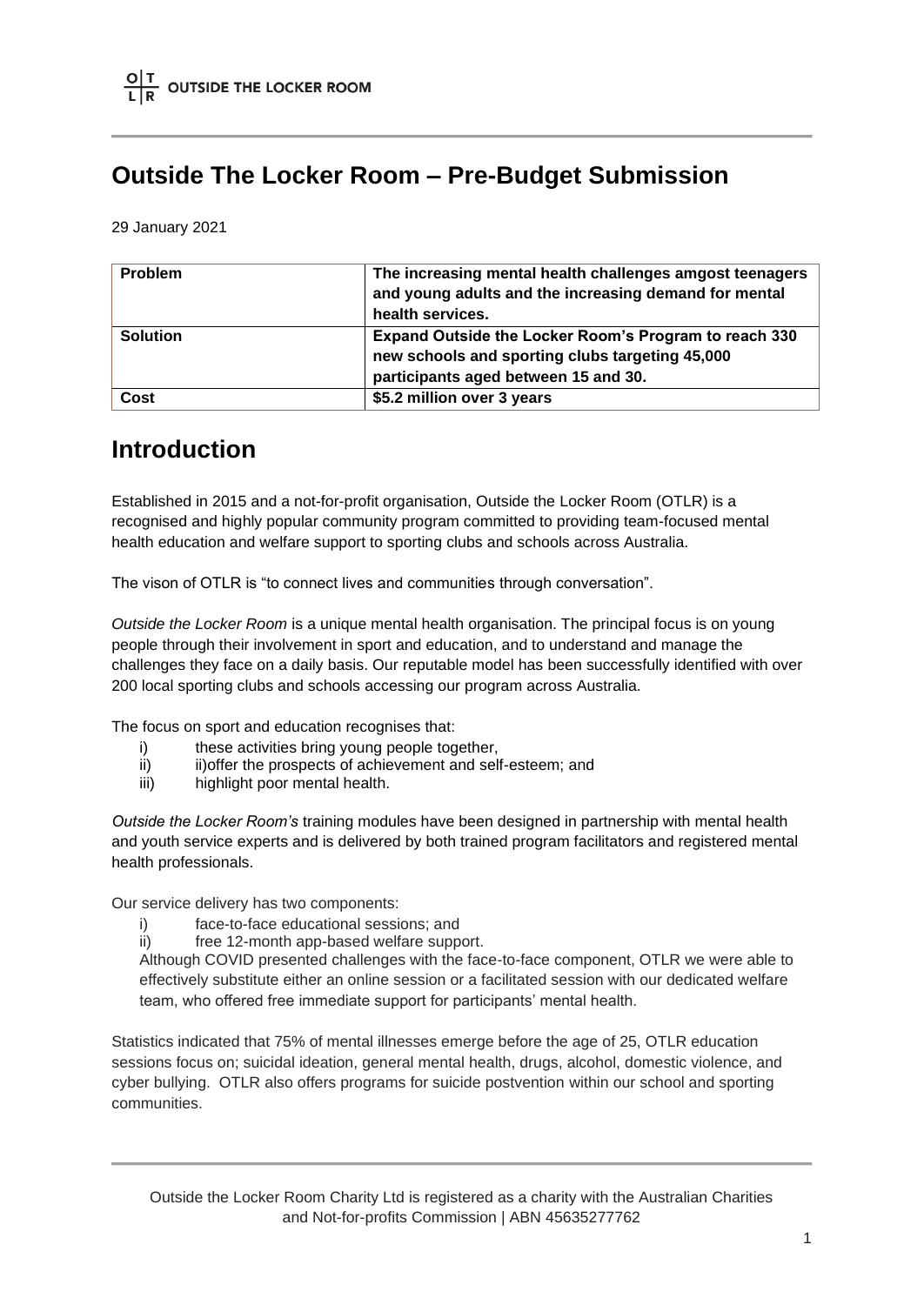During the COVID pandemic, OTLR continued to support community sporting programs and assisted young people with strategies to deal with the additional challenges of social isolation: which was a factor that resulted in the loss of "rhythm" from school closures and the absence of normal sporting seasons.

The OTLR program is an important part of the Australian youth mental health landscape and complements other initiatives such as Headspace.

Although there are many programs supporting youth mental health, it is evident that a "one size fits all approach" is not effective.

### **Brief Executive Summary of Recommendations/Asks**

Outside the Locker Room is seeking to partner with the Australian Government to expand our mental health and wellbeing program across Victoria, NSW, Queensland and Western Australia.

The expansion aims to include:

- 80 sporting clubs and 20 schools across Victoria
- 80 sporting clubs and 20 schools across New South Wales
- 80 sporting clubs and 20 schools across Queensland
- 100 sporting clubs and 50 schools across Western Australia

Outside the Locker Room is willing to collaborate with the Australian Government to identify the locations / regions across each State that will gain the most benefit and impact from the Program.

With this expansion OTLR anticipates that the program will reach around 46,000 people between the ages of 15 - 30 over a three-year period and target 330 schools over that same period.

The organisation has invested in team members completing their Mental Health First Aid Instructor Course. This enables the program to provide formal Mental Health First Aid Certificates to participants at sporting clubs and schools around Australia. We aim to offer this training at a heavily discounted rate to reach as many people as possible.

Outside the Locker Room is seeking funding of \$5.2 million over 3 years from the Federal Government to expand the existing program and target new locations of need as identified by the Federal Government.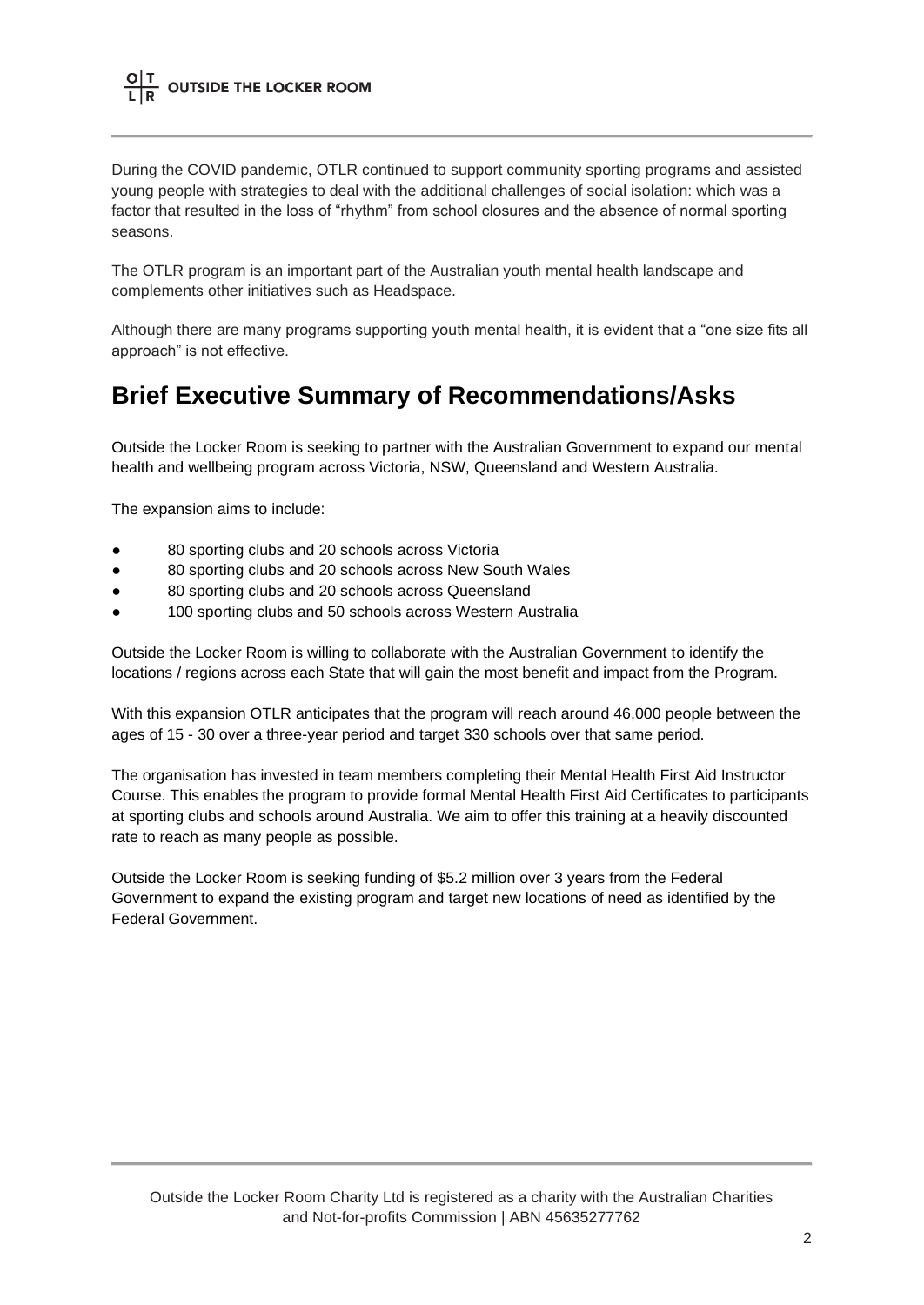## **The Issues that Need to be Addressed by the Federal Government**

The Australian Government's national sports plan – *Sport 2030* – articulates a clear direction for sport in Australia with the goal of ensuring that Australia is: "the world's most active and healthy sporting nation, known for our integrity and sporting success".<sup>1</sup>

*Sport 2030* has four key priority areas which are intended, when fully implemented, to aid the foundations for Australia to succeed in sport to 2030 and thereafter.

These include:

- Build a more active Australia more Australians, more active, more often;
- Achieving sporting excellence national pride, inspiration and motivation through international sporting success;
- Safeguarding the integrity of sport a fair, safe and strong sport sector free from corruption; and,
- Strengthening Australia's sport industry a thriving Australian sport and recreation industry.

As more people become involved in sport, an important issue that relates to that of the expectations, performance, success and failure of sporting organisations which requires effective management. The importance of sport in young Australians' psyche makes it both a critical contributor to positive mental health, as well as an exogenous source of risk.

The Australian Government is also clear about the various benefits which accrue from participation in sport, noting that programs which increase physical activity are linked to broader positive health outcomes and corresponding potential savings in health care costs. In addition to health benefits, participation in sport and active recreation is also seen as another way to improve personal wellbeing, and as a forum for creating social capital through social connectivity and resilience.<sup>2</sup>

Research further indicates that physical activity decreases the risk of type 2 diabetes; depression, anxiety and other mental illnesses; coronary artery disease; dementia/cognitive decline in older adults; and some cancers.

At the same time, participation - particularly in team-based sport – assists to deliver outcomes such as: improved resilience and mental health outcomes; social connectedness; positive role models; and continuing to participate in physical activity longer term.

<sup>1</sup> https://www.sportaus.gov.au/nationalsportplan/home

<sup>2</sup> https://www.clearinghouseforsport.gov.au/knowledge\_base/sport\_participation/community\_participation/sport\_p articipation\_in\_australia

Outside the Locker Room Charity Ltd is registered as a charity with the Australian Charities and Not-for-profits Commission | ABN 45635277762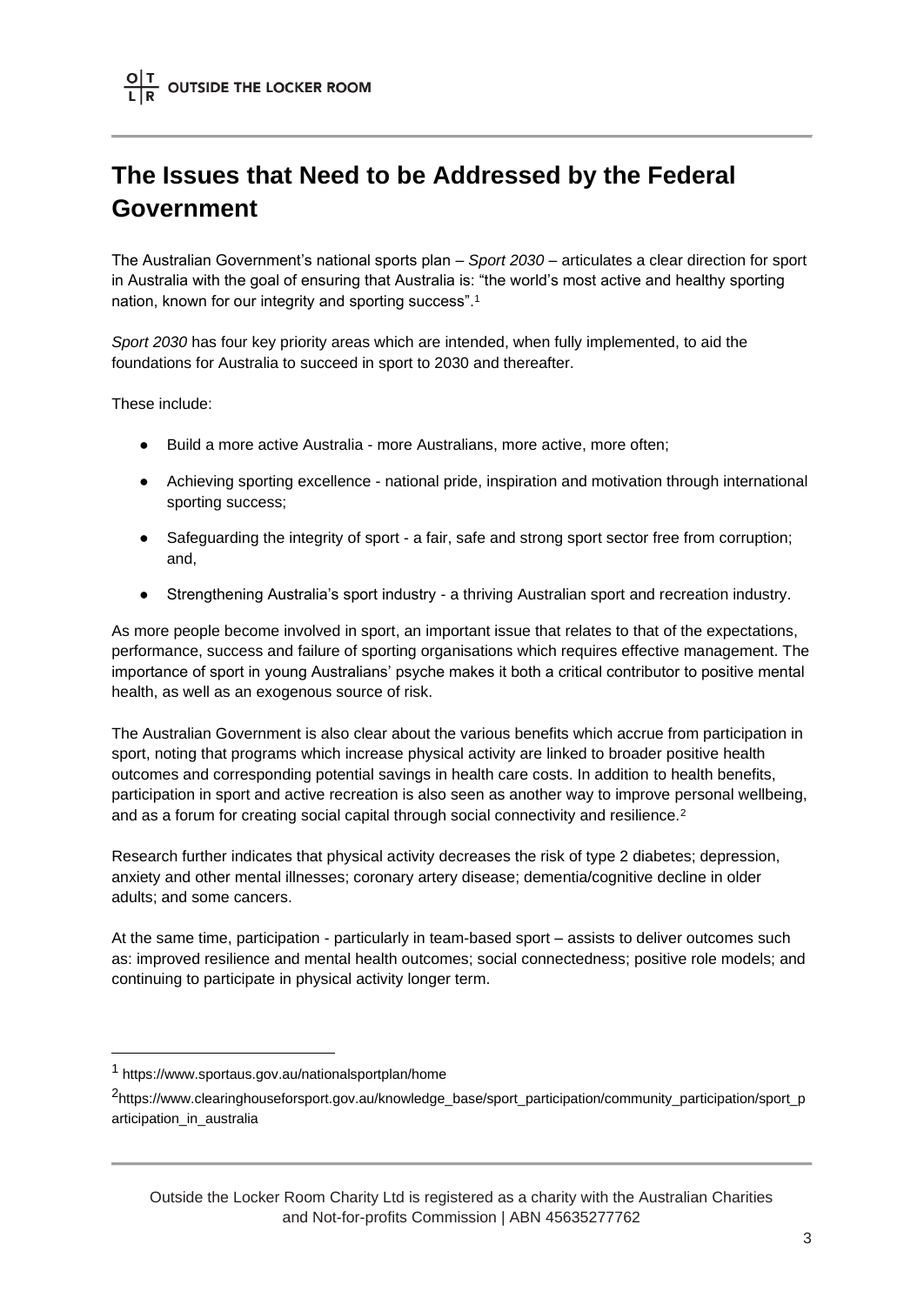The Government also notes that "regular community-based sport participation in Australia generates an estimated AUD\$18.7B value p.a. in social capital". This is generated from: direct economic benefits; avoided health costs; educational benefits; and the value of the volunteer and not-for-profit networks.<sup>3</sup>

*Sport 2030* recognises all these benefits: personal; social; and economic.

Government further identifies several factors that influence participation in physical activity and community sport, including cost and geographic factors. Community size and local infrastructure affect participation in sport, whereas social and cultural characteristics of communities influencing which sports prove popular. Research suggests that 'mid-size' communities create a better environment for sport participation than either very small or large communities. Results indicate that participation rates are generally higher, for both children and adults, in major cities, falling progressively as communities are classified respectively as: inner regional; outer regional; remote; or very remote.<sup>4</sup>

Internal research by the organisation revealed that in 2019-2020, OTLR engaged with 90 sporting clubs and nine schools and provided 24/7 welfare support to the members of the sporting clubs and schools that were actively engaged in the program via the *Outside the Locker Room* app.

*Outside the Locker Room* internal research further indicated, engagement with 90 sporting clubs and nine schools across 112 different communities and provided 24/7 welfare support to the members of the sporting clubs and schools that were actively engaged in the program via the *Outside the Locker Room* app.

Highlights from 2019 - 2020 included:

- In 2019-2020 the app was downloaded 836 times by participants from 112 different community groups across Australia;
- The OTLR onboarding survey was completed by 778 participants. The average participant was male,19-35 years of age. 67% of respondents were from Victorian community groups;
- 35% of respondents (n=279) had experienced self-harm or suicidal ideation at some point in their lives. Of this number, 40% (n=111) experienced these thoughts in the month prior to completing the survey, deeming them high risk;
- A total of 240 respondents shared that they had tried illegal drugs in their lives, and of these individuals, 29% (n=69) had used these substances in the past month, deeming them high risk; and
- A total of 180 participants (21%) had engaged in on or more high-risk behaviours in the past month and were contacted with an offer for support by the OTLR Welfare Team;
- When asked about gambling, 35% of participants volunteered that they'd gambled on sports;

Outside the Locker Room Charity Ltd is registered as a charity with the Australian Charities and Not-for-profits Commission | ABN 45635277762

<sup>3</sup>Https://www.clearinghouseforsport.gov.au/knowledge\_base/sport\_participation/community\_participation/sport\_p articipation in australia

<sup>4</sup>

https://www.clearinghouseforsport.gov.au/knowledge\_base/sport\_participation/community\_participation/sport\_par ticipation in australia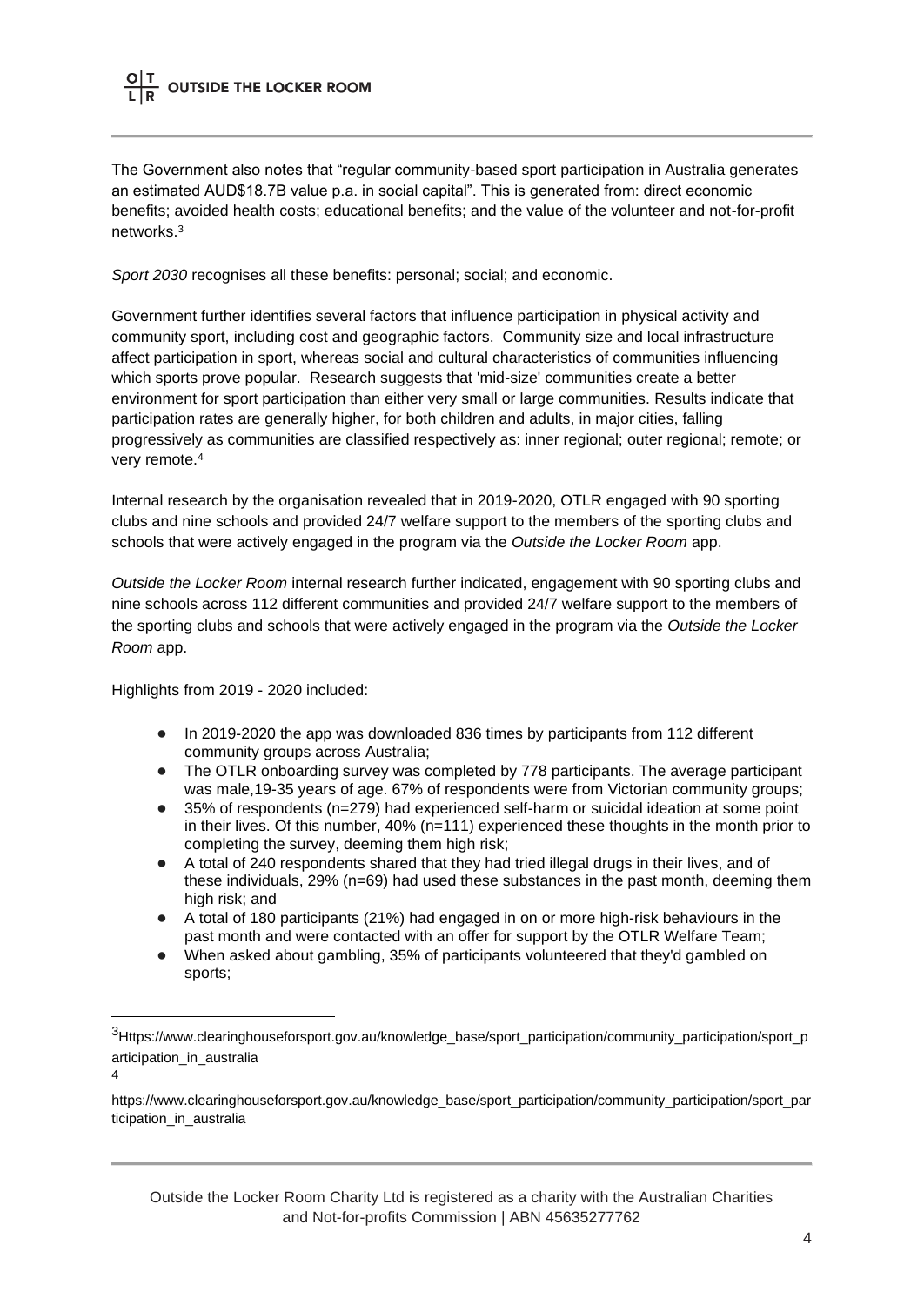- 18% (n=143) of respondents shared that they had been a victim of domestic violence before;
- 35% (n=271) of respondents indicated that they had been diagnosed with a mental health challenge; and
- 102 respondents (13%) went on to receive support from the OTLR Welfare Team.

Outside the Locker Room has also commissioned economics consultancy Evaluate, and the Latrobe University Centre for Sport and Social Impact, to undertake a cost benefit analysis of the Program. The Centre for Sport and Social Impact (CSSI) strives to change the future of sport practices and policy and their impact on society through real world research and engagement with industry and government.

The CSSI draws from the disciplines of organisational behaviour, management, marketing, economics, law, sociology and public policy to investigate issues that impact on the efficacy of sport organisations operating in the corporate, public and nonprofit sectors of the economy and their impact on society.

The design of this study is complete, and data will be available at end-2021. Findings will be disseminated to the Government, to provide an evaluation metric for public funds.

### **How the Federal Government can address the issue(s)**

There are key government messages around mental health and sport that align with and are supported by *Outside the Locker Room*. These include:

- Physical activity stimulates a biochemical response in the brain, that influences individuals' mental states. Appropriate amounts of regular physical activity contribute to personal wellbeing;
- Sport, recreation and physical activity encourage and promote social interaction, which supports good mental health;
- Athletes are subjected to sport-specific stressors as well as stress from everyday life. Good mental health is characterised by emotional wellbeing and resilience to all sources of stress;
- An athlete's state of mind has a significant impact on their athletic performance and vice versa; and,
- Diagnosis and care of an athlete's mental health concerns must be considered within the context of sport and life.<sup>5</sup>

Mental health is also noted in *Sport 2030* with five target outcomes under these priority areas.

<sup>5</sup>

https://www.clearinghouseforsport.gov.au/knowledge\_base/high\_performance\_sport/performance\_preparation/at hlete mental health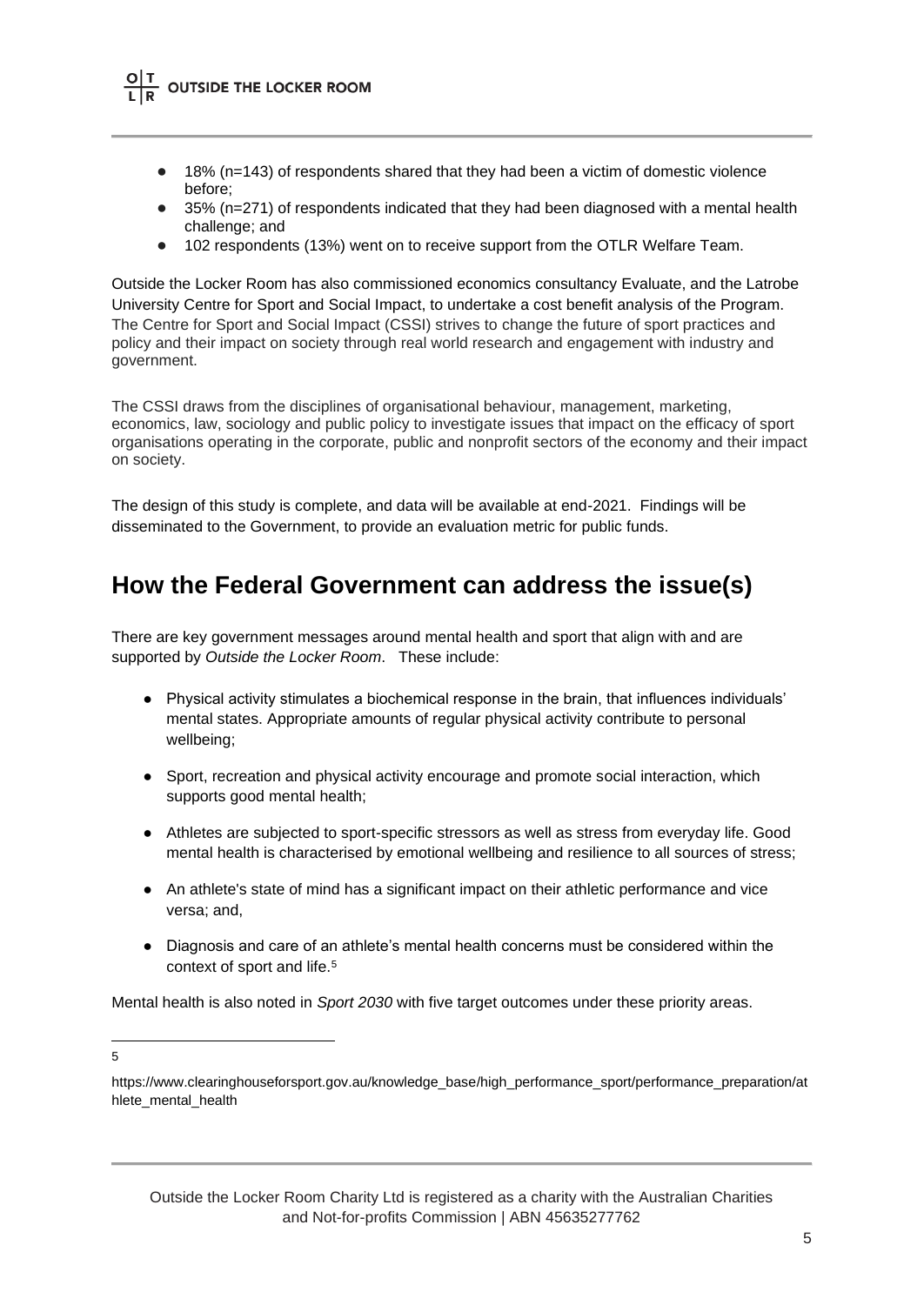i) improving the physical health of Australia;

ii) improving the mental health of Australians, including through the improved management of mental illness and greater social connectivity;

- iii) growing personal development:
- iv) strengthening communities, particularly by improved cohesion and reduced isolation; and
- v) growing Australia's economy.

These outcomes are designed to create a healthier, more prosperous Australia at an individual, local, regional and national level and mental health and its support are clearly central to this with the key outcomes and goals of OTLR's programs at the forefront of these target outcomes.

The issue of isolation has been powerfully highlighted throughout 2020, and *Outside The Locker Room* adapted its program to ensure this was issue was specifically addressed.

In accordance with the comment in *Sport 2030* it is important to note that - for sport to play a role in promoting good health and preventing chronic conditions - greater collaboration across relevant government departments is required, and sports organisations need greater support to make productive contributions.

Since its inception in 2018, OTLR has completed 116 training sessions in the first year, 174 in the second, and 14 in 2020.

Given the COVID situation, particularly in OTLR's home of Victoria – where 77% of previous courses have taken place - 2020 is not an effective measurement of OTLR's activity. However, while new training sessions were limited by the COVID environment, both individual interactions from our mental health professionals, and participation in our program via the OTLR app, facilitated in filling the gap. As with most service providers, OTLR has learnt, evolved and translated delivery of care from the COVID experience.

Across all years, mental health, wellbeing, resilience and lifestyle training sessions have accounted for 98% of the first sessions, with the remaining 2% focused on coaches and support staff (again with reference to resilience).

This is then built upon in more specialized instruction, with the second sessions comprised of:

- 47% on drugs and alcohol;
- 23% on leadership and culture;
- 15% on social media and cyber-bullying; and,
- 9% on inclusion and respect.

Added to these direct interventions, OTLR's training of some 46 facilitators over the past three years will make a contribution to extended training outside its own programs.